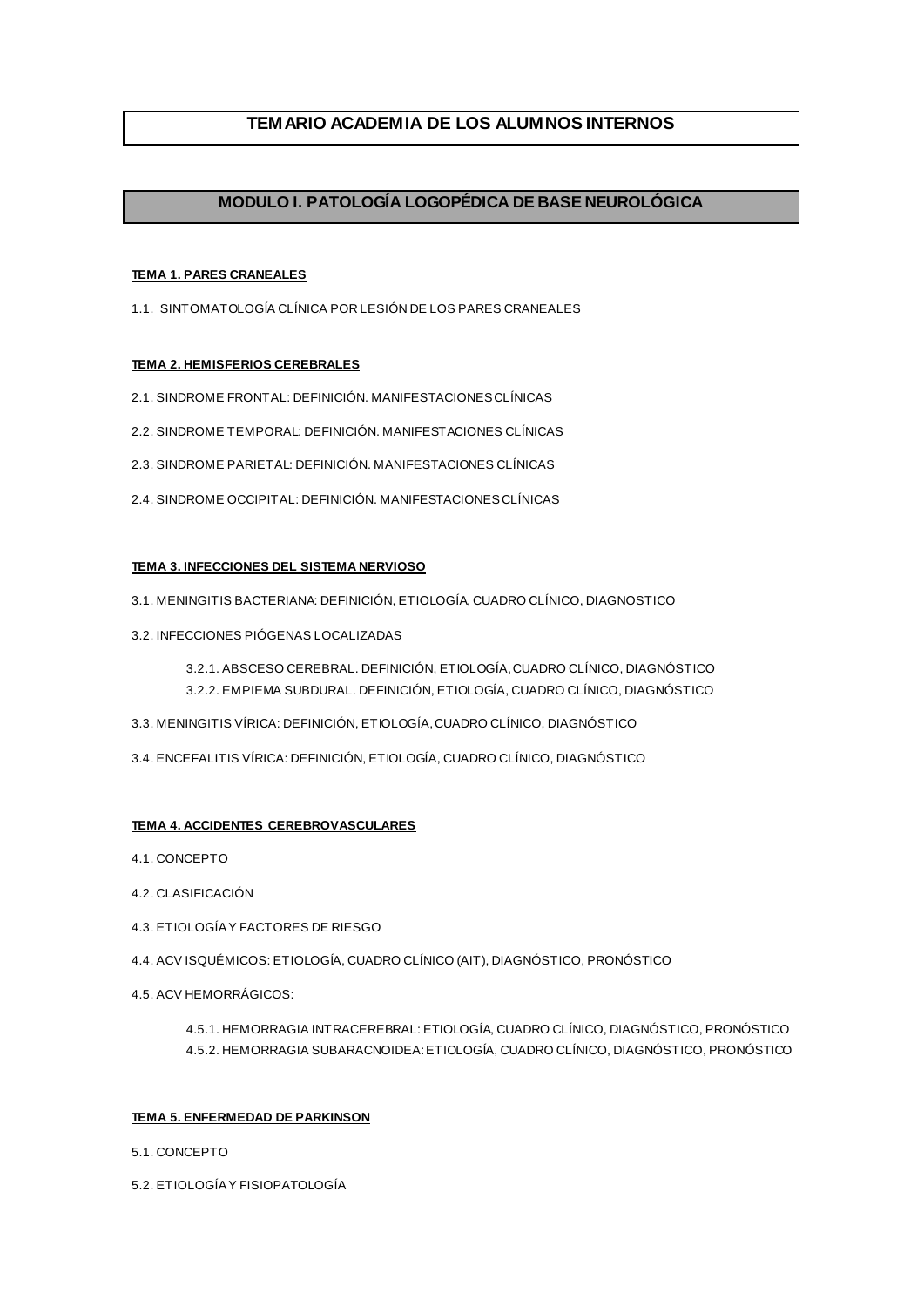- 5.3. CUADRO CLÍNICO
- 5.4. PRONÓSTICO
- 5.5. PRINCIPIOS GENERALES DEL TRATAMIENTO

### **TEMA 6. ENFERMEDADES DESMIELINIZANTES: ESCLEROSIS MÚLTIPLE**

- 6.1. CONCEPTO Y CLASIFICACIÓN DE LAS ENFERMEDADES DESMIELINIZANTES
- 6.2. ESCLEROSIS MULTIPLE:
	- 6.2.1. CONCEPTO 6.2.2. ETIOLOGÍA Y FISIOPATOLOGÍA 6.2.3. CUADRO CLÍNICO 6.2.4. FORMAS EVOLUTIVAS DE LA ENFERMEDAD 6.2.5. EXPLORACIONES COMPLEMENTARIAS 6.2.6. PRONÓSTICO

## **TEMA 7. ESCLEROSIS LATERAL AMIOTRÓFICA (O ENFERMEDAD DE LA MOTONEURONA DEL ADULTO)**

- 7.1. CONCEPTO
- 7.2. ETIOLOGÍA
- 7.3. CUADRO CLÍNICO
- 7.4. DIAGNÓSTICO
- 7.5. PRONÓSTICO
- 7.6. TRATAMIENTO

## **TEMA 8. TUMORES CEREBRALES**

- 8.1. CONCEPTO
- 8.2. CLASIFICACIÓN
- 8.3. CUADRO CLÍNICO
- 8.4. GLIOBLASTOMA MULTIFORME
- 8.5. ASTROCITOMA
- 8.6. OLIGODENDROGLIOMA
- 8.7. MENINGIOMA
- 8.8. METÁSTASIS CEREBRALES

## **TEMA 9. TRAUMATISMOS CRANEOENCEFÁLICOS**

9.1. CONCEPTO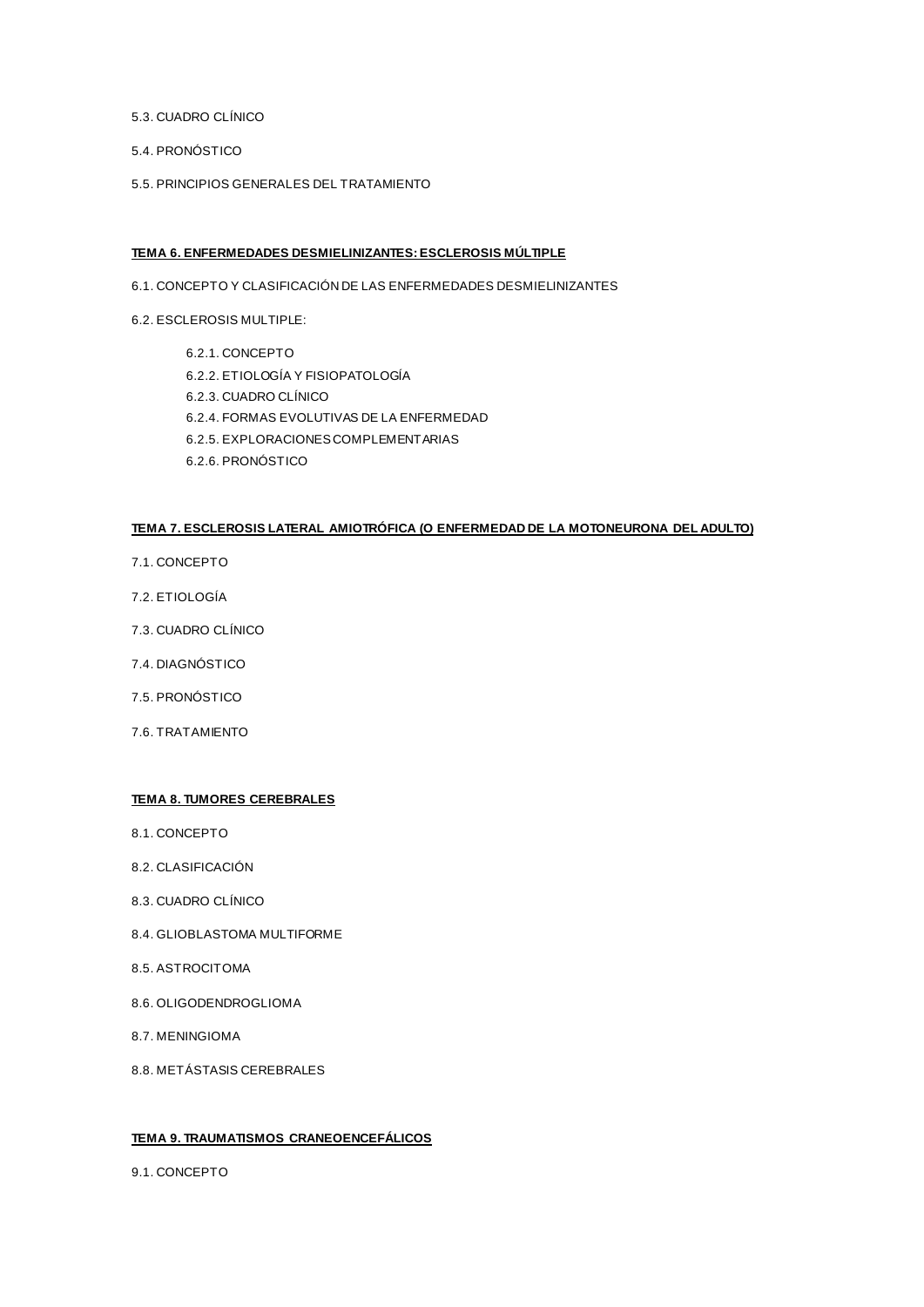- 9.2. EPIDEMIOLOGÍA
- 9.3. FISIOPATOLOGÍA
- 9.4. CUADRO CLÍNICO
- 9.5. DIAGNÓSTICO

### **TEMA 10. TRASTORNOS CEREBELOSOS**

- 10.1. CONCEPTO
- 10.2. ETIOLOGÍA
- 10.3. MANIFESTACIONES CLÍNICAS

## **TEMA 11. ENVEJECIMIENTO**

- 11.1. CONCEPTO
- 11.2. PRINCIPALES CAMBIOS FUNCIONALES ASOCIADOS AL ENVEJECIMIENTO: SISTEMA INMUNE, APARATO RESPIRATORIO, APARATO CIRCULATORIO, SISTEMA NEFROURINARIO, APARATO LOCOMOTOR, SISTEMA NERVIOSO, ÓRGANOS DE LOS SENTIDOS

### **TEMA 12. ENFERMEDAD DE ALZHEIMER Y OTRAS DEMENCIAS DEGENERATIVAS**

12.1. ENFERMEDAD DE ALZHEIMER

12.1.1. CONCEPTO Y EPIDEMIOLOGÍA 12.1.2. ETIOLOGÍA 12.1.3. CUADRO CLÍNICO 12.1.4. DIAGNÓSTICO

### 12.2. OTRAS DEMENCIAS NEURODEGENERATIVAS

12.2.1. DEMENCIA FRONTOTEMPORAL: CONCEPTO, CARACTERÍSTICAS CLÍNICAS 12.2.2. DEMENCIA CON CUERPOS DE LEWY: CONCEPTO, CARACTERÍSTICAS CLÍNICAS

### **TEMA 13. AFASIA**

#### 13.1. CONCEPTO

- 13.2. CLASIFICACIÓN
	- CLASIFICACIÓN TRADICIONAL
	- AFASIA ATÍPICAS: AFASIA PROGRESIVA PRIMARIA

## 13.3. ETIOLOGÍA

- 13.4. MANIFESTACIONES DEL LENGUAJE AFÁSICO
	- TRASTORNOS DE LA EXPRESIÓN ORAL
	- TRASTORNOS DE LA COMPRENSIÓN ORAL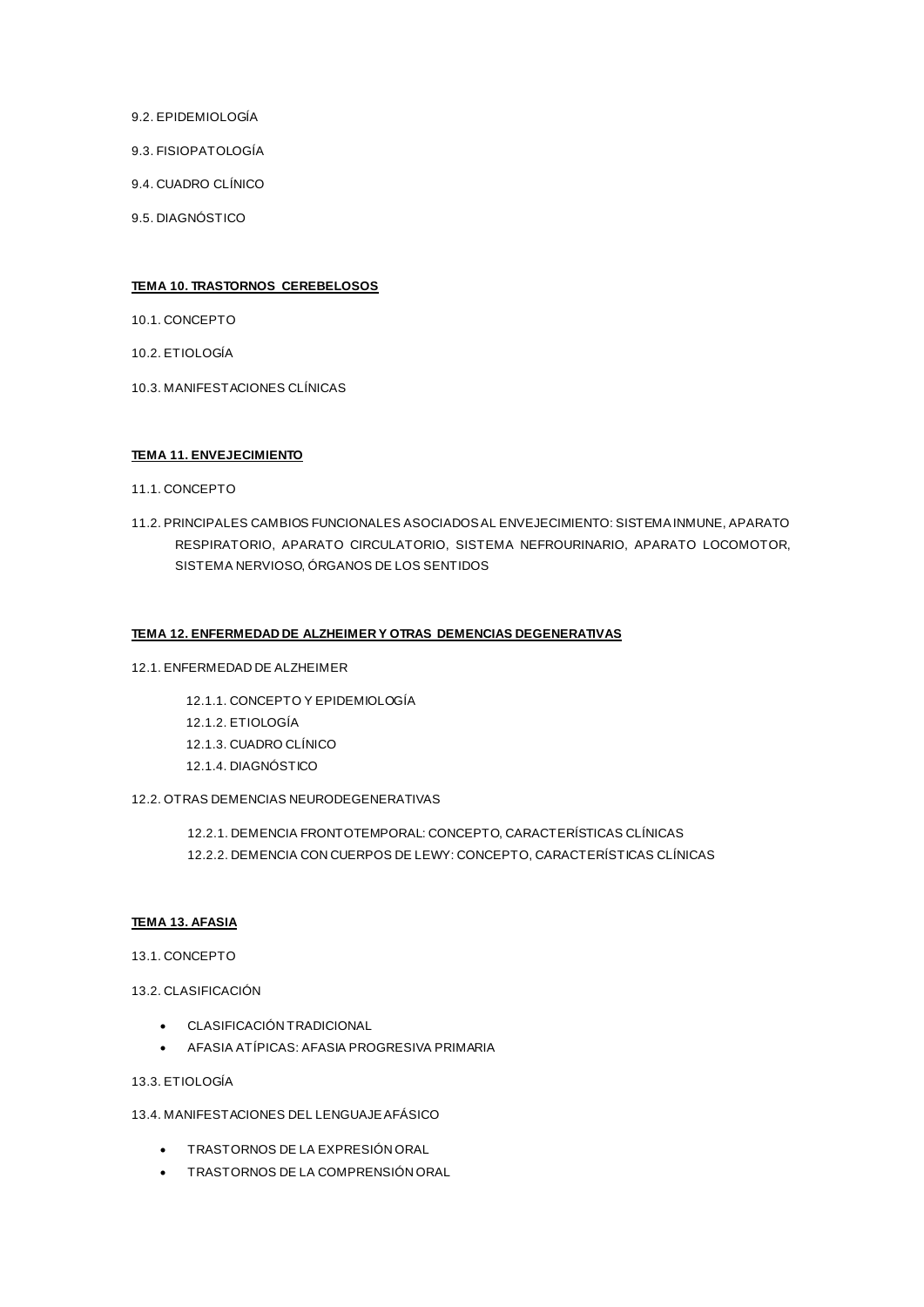- TRASTORNOS DEL LENGUAJE ESCRITO: ALEXIA / DISLEXIA, AGRAFÍA Y DISGRAFÍAS ADQUIRIDAS, DISORTOGRAFÍA)
- 13.5. TRASTORNOS DEL CÁLCULO: ACALCULIA, DISCALCULIA

### **TEMA 14. DISARTRIA**

- 14.1. CONCEPTO
- 14.2. CLASIFICACIÓN
- 14.3. ETIOLOGÍA
- 14.4. MANIFESTACIONES CLÍNICAS

## **TEMA 15. DISFAGIA**

- 15.1. ANATOMIA Y FISIOLOGÍA DE LA DEGLUCIÓN
- 15.2. FASES DE LA DEGLUCIÓN Y SISTEMA DE VÁLVULAS. FASES DE LA DEGLUCIÓN
- 15.3. CONCEPTO DE DISFAGIA
- 15.4. TIPOS DE DISFAGIA: SEGÚN FASE DE LA DEGLUCIÓN AFECTADA:

DISFAGIA ORAL DISFAGIA OROFARÍNGEA DISFAGIA ESOFÁGICA

15.5. SINTOMATOLOGÍA CLÍNICA

## **TEMA 16. DISFONÍA EN EL ENFERMO NEUROLÓGICO**

- 16.1. CONCEPTO
- 16.2. CLASIFICACIÓN
- 16.3. SINTOMATOLOGÍA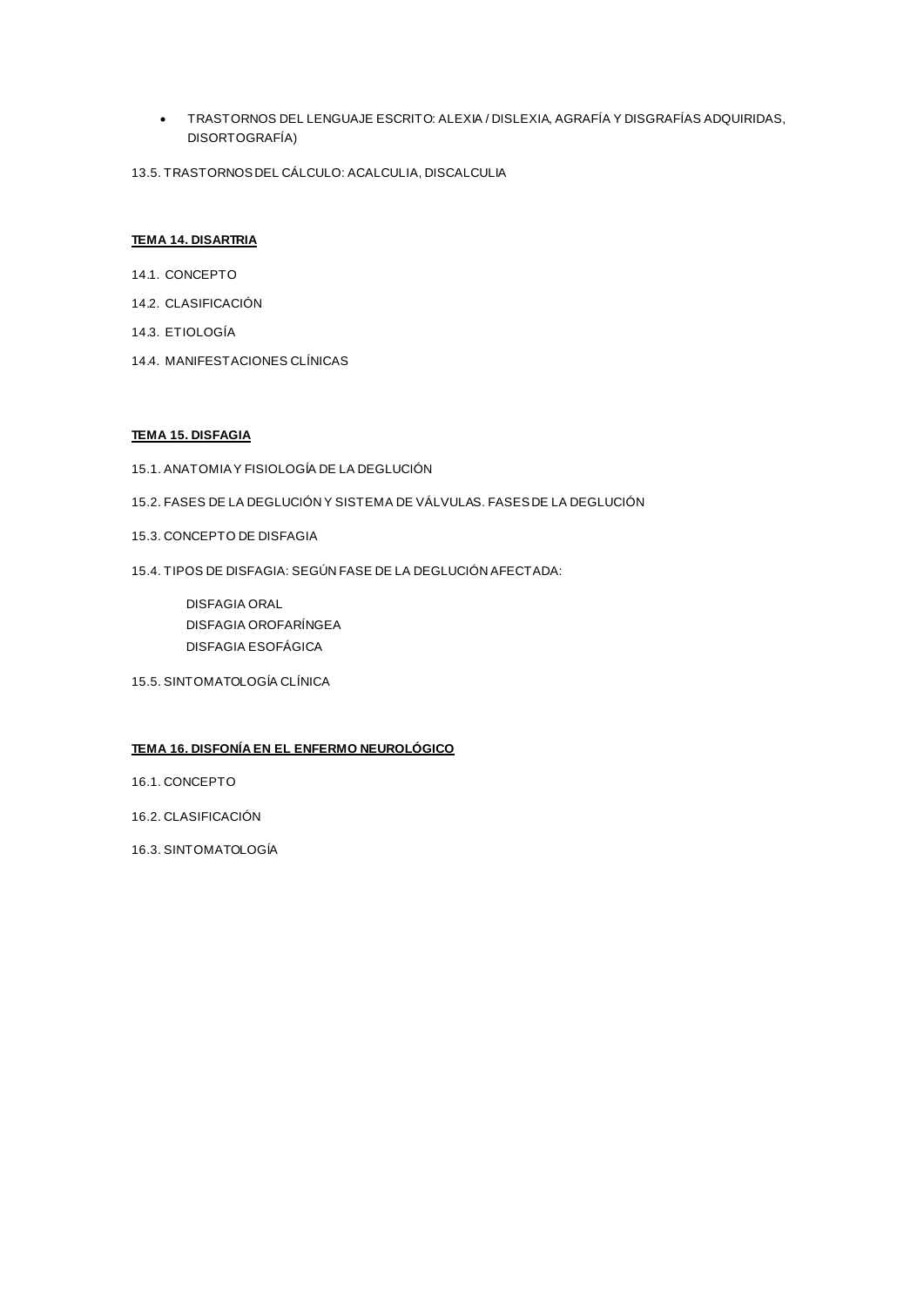## **MÓDULO 2. EVALUACIÓN LOGOPÉDICA EN LA PATOLOGÍA NEUROLÓGICA**

## **TEMA 1. LA HISTORIA CLÍNICA HOSPITALARIA**

- 1.1. DEFINICIÓN
- 1.2. FUNCIONES
- 1.3. PROCEDIMIENTO Y DOCUMENTOS QUE INCLUYE
- 1.4. CLASIFICACIONES INTERNACIONALES DE PROBLEMAS DE SALUD: EL CIE-10. CLASIFICACIÓN DE LAS ENFERMEDADES DEL SISTEMA NERVIOSO
- 1.5. INFORMES CLÍNICOS: TIPOS Y CARACTERÍSTICAS
- 1.6. LA ANAMNESIS O ENTREVISTA INICIAL DIAGNÓSTICA, EN FUNCIÓN DE LA PATOLOGÍA

## **TEMA 2. EL INFORME LOGOPÉDICO**

- 1.1. CONCEPTO
- 1.2. CLASIFICACIÓN Y TIPOLOGÍA DE INFORMES EN LOGOPEDIA
	- 1.2.1. INFORME DE EVALUACIÓN
	- 1.2.2. INFORME DE EVOLUCIÓN
	- 1.2.3. INFORME DE ALTA

### **TEMA 3. EVALUACIÓN LOGOPÉDICA EN LA DISARTRIA: HABLA Y VOZ**

- 3.1 EVALUACIÓN NEUROFISIOLÓGICA. EVALUACIÓN DE LOS PARES CRANEALES
- 3.2. ÍNDICE DE INCAPACIDAD VOCAL
- 3.2. VALORACIÓN FUNCIONAL DE LA FONACIÓN:

3.2.1. EVALUACIÓN AERODINÁMICA 3.2.2. EXPLORACIÓN DEL COMPORTAMIENTO VOCAL (ANÁLISIS PERCEPTUAL Y ACÚSTICO) 3.2.3. MORFOLOGÍA Y FUNCIÓN DE LOS ÓRGANOS DE ARTICULACIÓN Y RESONANCIA

- 3.3. EVALUACIÓN DEL HABLA.
	- 3.3.1. BARRIDO FONOLÓGICO
	- 3.3.1. EXPLORACIÓN PERCEPTIVA DE LA PROSODIA
	- 3.3.2. EXPLORACIÓN PERCEPTIVA DE LA INTELIGIBILIDAD
- 3.4. PROTOCOLOS DE EXPLORACIÓN DE HABLA Y VOZ

### **TEMA 4: EVALUACIÓN LOGOPÉDICA EN LA AFASIA: LENGUAJE**

- 4.1. LA EVALUACIÓN DEL LENGUAJE: EXPRESIÓN ORAL, FLUENCIA, REPETICIÓN, DENOMINACIÓN, EVOCACIÓN, COMPRENSIÓN, LECTURA Y ESCRITURA
	- 4.1.1. PRUEBAS DE EVALUACIÓN INICIAL O TIPO SCREENING
	- 4.1.2. BATERÍAS O PRUEBAS DE EVALUACIÓN DEL LENGUAJE EN LA AFASIA: TEST DE BOSTON,

EPLA, BETA, TEST BARCELONA, ETC.

4.2. LA EVALUACIÓN DE LA CONVERSACIÓN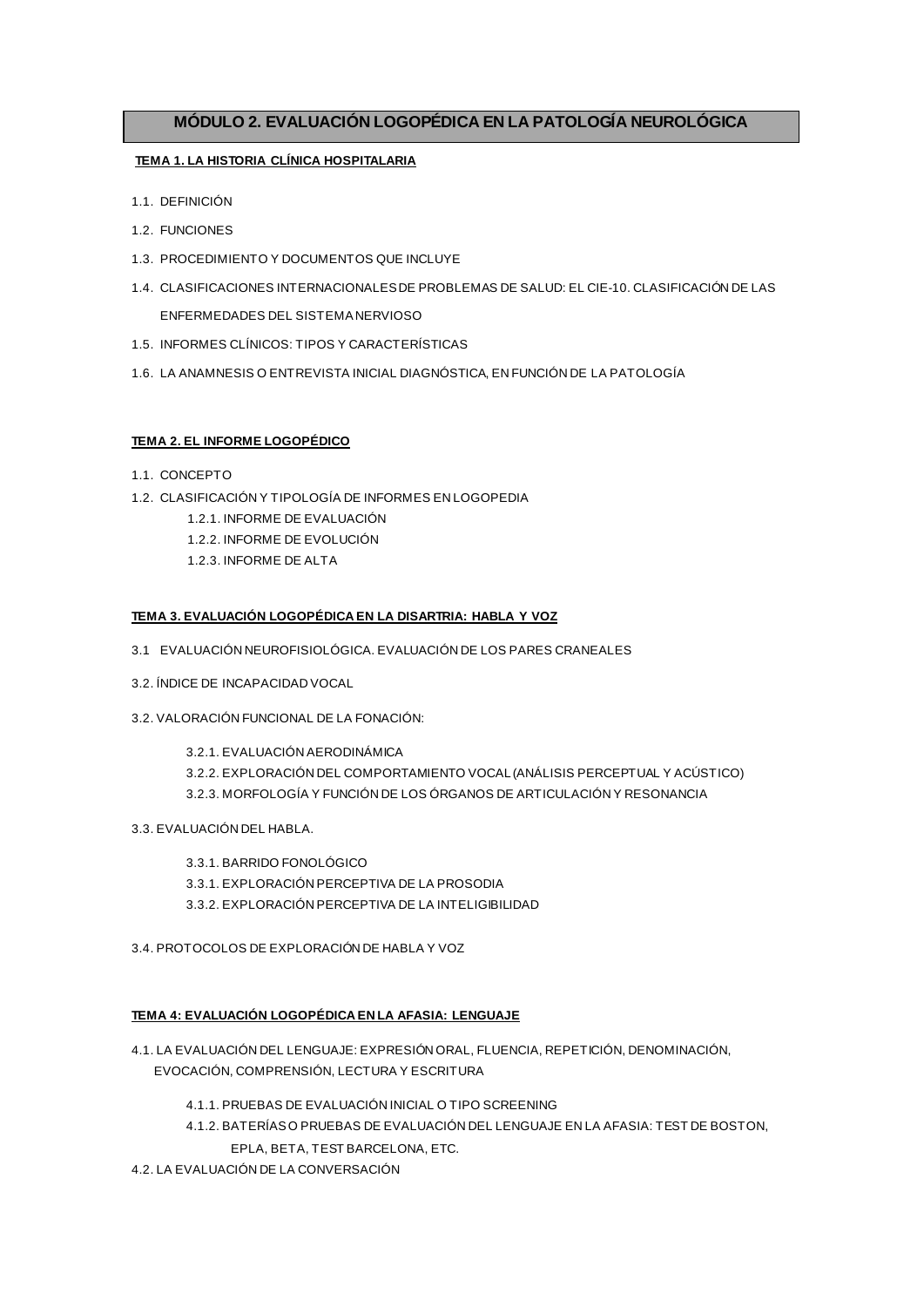4.3. DIAGNÓSTICO DIFERENCIAL ENTRE LOS DISTINTOS TIPOS DE AFASIA, DEMENCIAS Y APRAXIA VERBAL

## **TEMA 5: EVALUACIÓN LOGOPÉDICA EN LA DISFONÍA EN PACIENTE NEUROLÓGICO. (VISTO TAMBIÉN EN DISARTRIA)**

5.1. PROTOCOLO DE EXPLORACIÓN DE LA VOZ. CONTENIDOS BÁSICOS:

- 5.1.1. VALORACIÓN SUBJETIVA DEL PACIENTE DE SU HÁNDICAP VOCAL (VHI)
- 5.1.2. VALORACIÓN PERCEPTIVA (REGISTRO DE VOZ)
- 5.1.3. ANÁLISIS DE LA CALIDAD VOCAL
- 5.1.4. MEDIDAS AERODINÁMICAS
- 5.1.5. LARINGOESTROBOSCOPIA

## **TEMA 6. EVALUACIÓN LOGOPÉDICA EN LA DISFAGIA**

- 6.1. MÉTODOS DE DETECCIÓN, EXPLORACIÓN Y EVALUACIÓN CLÍNICA DE LA DISFAGIA
	- 6.1.1. EXPLORACIÓN DE LA CAVIDAD ORAL
	- 6.1.2. EVALUACIÓN DE LAS ETAPAS Y/O FASES DEGLUTORIAS
- 6.2. EVALUACIÓN DE LOS MÚSCULOS INERVADOS POR LOS PARES CRANEALES
- 6.3. EVALUACIÓN DE LOS REFLEJOS DE PROTECCIÓN
- 6.4. EVALUACIÓN CON ALIMENTOS. EXPLORACIÓN CLÍNICA VOLUMEN-VISCOSIDAD
- 6.5. EVALUACIÓN COMPLEMENTARIA
	- 6.3.1. VIDEOENDOSCOPÍA
	- 6.3.2. VIDEOFLUOROSCOPIA
- 6.6. PROTOCOLOS DE EXPLORACIÓN DE LA DEGLUCIÓN

## **TEMA 7**. **EVALUACIÓN EN EL ENVEJECIMIENTO, ENFERMEDAD DE ALZHEIMER Y OTRAS DEMENCIAS**

- 7.1. ACTIVIDADES BÁSICAS E INSTRUMENTALES DE LA VIDA DIARIA
- 7.2. FUNCIÓN COGNITIVA Y LENGUAJE
- 7.3. FUNCIÓN AFECTIVA
- 7.4. FUNCIÓN SOCIAL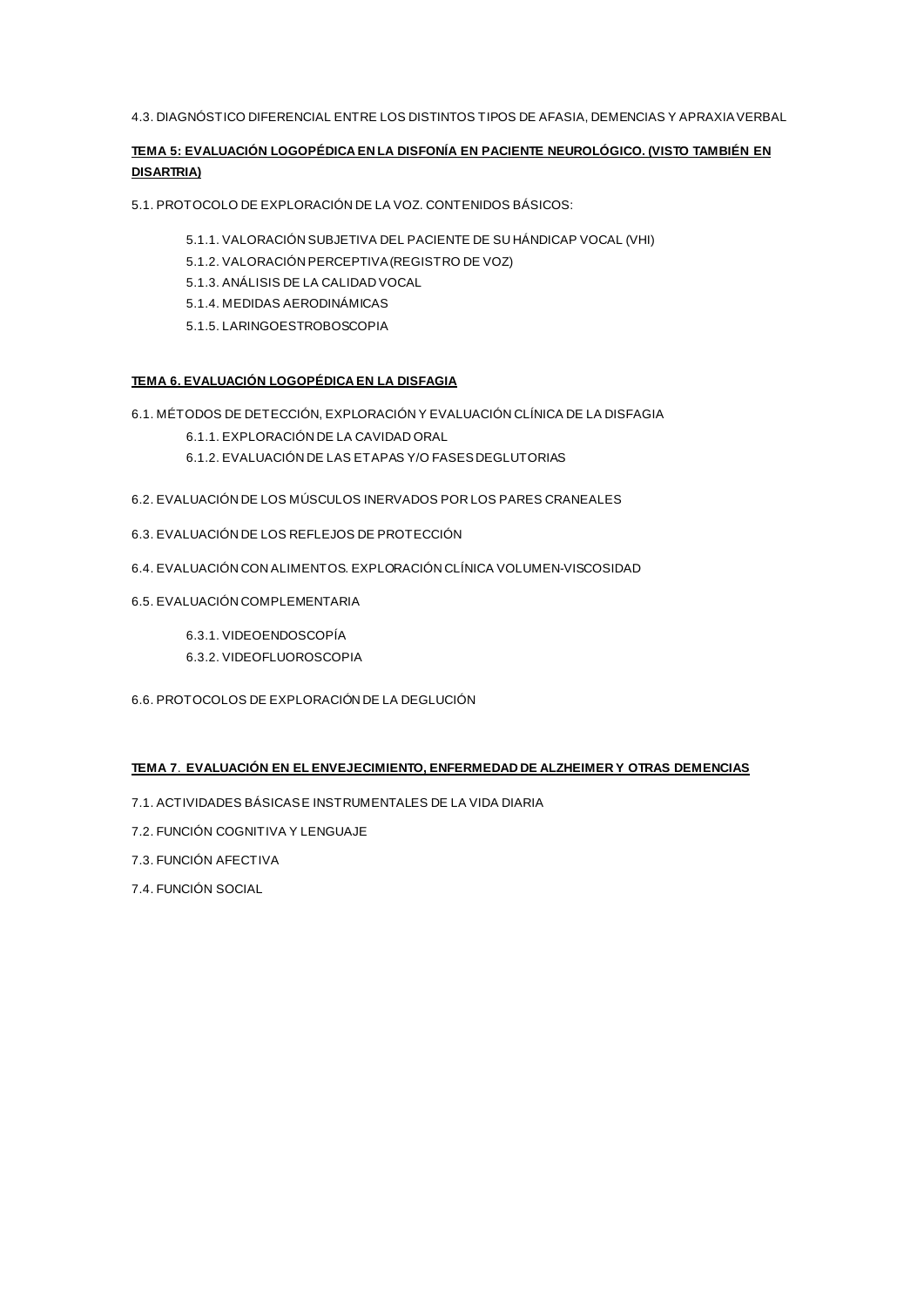## **MÓDULO 3. INTERVENCIÓN LOGOPÉDICA EN LOS DIFERENTES TRASTORNOS**

## **TEMA 1. INTERVENCIÓN LOGOPÉDICA EN LA DISARTRIA**

- 1.1. ASPECTOS GENERALES DE LA REHABILITACIÓN
- 1.2. OBJETIVOS GENERALES DE INTERVENCIÓN
- 1.3. ÁREAS DE TRABAJO
	- 1.3.1. INTERVENCIÓN EN LAS ALTERACIONES DE LA RESPIRACIÓN
	- 1.3.2. TRATAMIENTO NEUROMUSCULAR. TERAPIA OROFACIAL Y MIOFUNCIONAL
	- 1.3.3. INTERVENCIÓN EN LAS ALTERACIONES DE LA FONACIÓN
	- 1.3.4. INTERVENCIÓN EN LAS ALTERACIONES DE LA RESONANCIA
	- 1.3.5. INTERVENCIÓN EN LA ARTICULACIÓN
	- 1.3.6. INTERVENCIÓN EN LA PROSODIA

### **TEMA 2. INTERVENCIÓN LOGOPÉDICA EN LA AFASIA**

- 2.1. ASPECTOS GENERALES DE LA REHABILITACIÓN
- 2.2. OBJETIVOS GENERALES DE LA INTERVENCIÓN
- 2.3. MODALIDADES Y/O TIPOS DE INTERVENCIÓN
- 2.4. PROGRAMAS DE REHABILITACIÓN PARA LA COMPRENSIÓN ORAL
- 2.5. PROGRAMAS DE REHABILITACIÓN PARA LA PRODUCCIÓN ORAL
- 2.6. INTERVENCIÓN A NIVEL DE ORACIÓN. REHABILITACIÓN DEL DÉFICIT MORFOSINTÁCTICO
- 2.7. INTERVENCIÓN EN LECTURA, ESCRITURA Y CÁLCULO
- 2.8. ORIENTACIONES PARA LA INTERVENCIÓN EN LAS ALTERACIONES COGNITIVAS RELACIONADAS (ATENCIÓN, MEMORIA, FUNCIONES EJECUTIVAS…)
- 2.9. COMUNICACIÓN AUMENTATIVA Y ALTERNATIVA EN LA AFASIA

### **TEMA 3. INTERVENCIÓN LOGOPÉDICA EN DISFONÍAS EN PACIENTES NEUROLÓGICOS**

- 3.1. ASPECTOS GENERALES DE LA REHABILITACIÓN
- 3.2. OBJETIVOS GENERALES DE LA INTERVENCIÓN
- 3.3. MODALIDADES DE INTERVENCIÓN SEGÚN HIPERTONÍAS O HIPOTONÍAS. TÉCNICAS ESPECÍFICAS
- 3.4. ÁREAS DE TRABAJO
	- 3.4.1. HIGIENE VOCAL
	- 3.4.2. RESPIRACIÓN
	- 3.4.3. CUERPO Y POSTURA
	- 3.4.4. HIDRATACIÓN Y LUBRIFICACIÓN
	- 3.4.5. ACTIVIDAD GLÓTICA: VOCALIZAR, IMPOSTACIÓN VOCAL, FONACIÓN, TRACTO VOCAL
	- 3.4.6. RESONANCIAS
	- 3.4.7. PROYECCIÓN VOCAL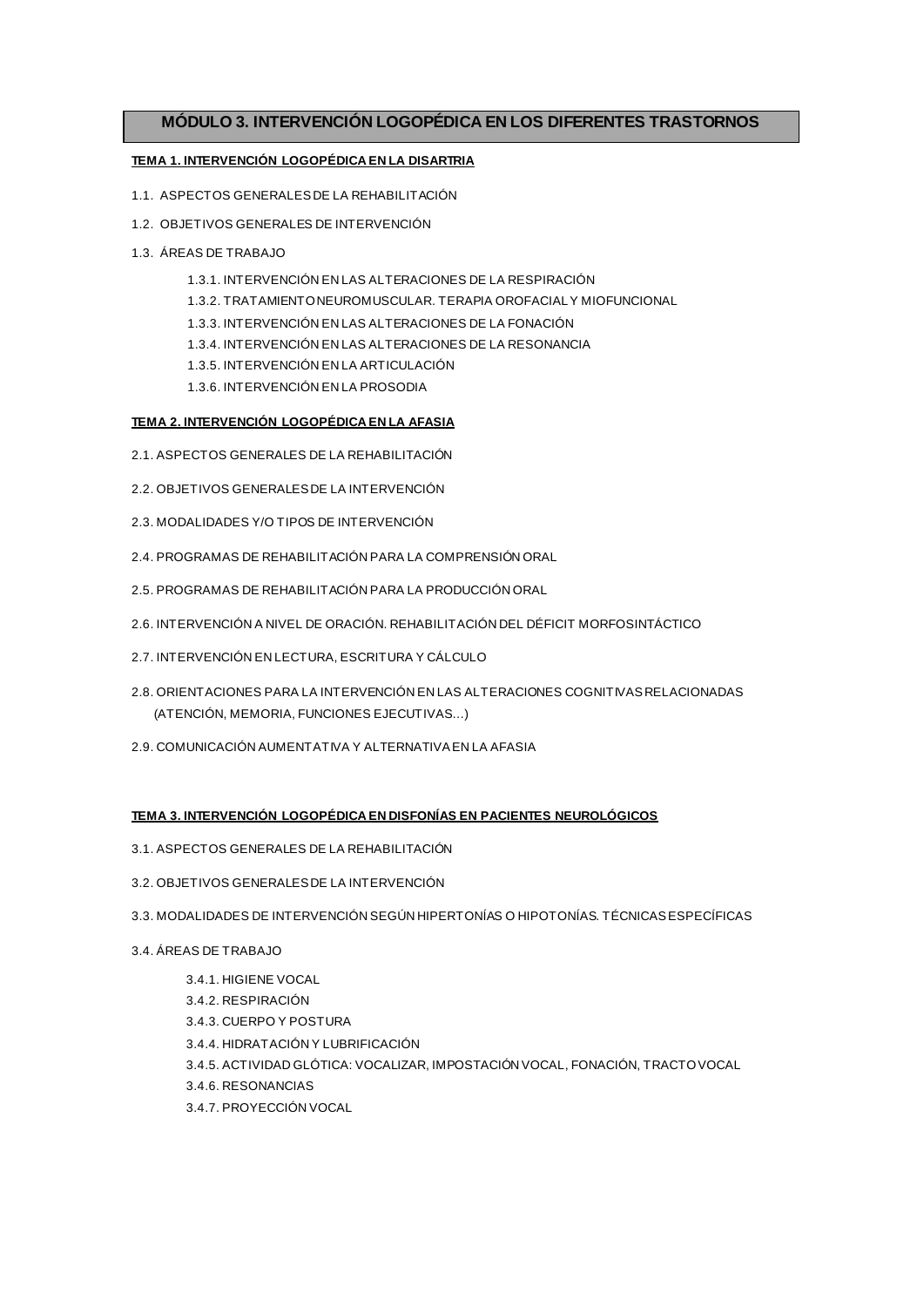## **TEMA 4. INTERVENCIÓN LOGOPÉDICA EN DISFAGIA**

- 4.1. ASPECTOS GENERALES DE LA REHABILITACIÓN
- 4.2. OBJETIVOS GENERALES DE LA INTERVENCIÓN
- 4.3. TÉCNICAS PROPIAS DE TRATAMIENTO
	- 4.3.1. ESTIMULACIÓN OROFACIAL
	- 4.3.2. MANIOBRAS DEGLUTORIAS
	- 4.3.3. VÍAS ALTERNATIVAS DE ALIMENTACIÓN. NUTRICIÓN ENTERAL
	- 4.3.4. PAUTAS GENERALES A SEGUIR
		- 4.3.4.1. CONDICIONES DEL ENTORNO
		- 4.3.4.2. CONDICIONES POSTURALES
		- 4.3.4.3. MANIOBRAS
		- 4.3.4.4. HIGIENE BUCAL
		- 4.3.4.5. DIETA
- 4.4. TÉCNICAS DE COMPENSACIÓN
	- 4.4.1. MODIFICACIÓN DE LA CONSISTENCIA
	- 4.4.2. MODIFICACIÓN DEL VOLUMEN
	- 4.4.3. MODIFICACIÓN DE LA VELOCIDAD DE PRESENTACIÓN DEL ALIMENTO
	- 4.4.4. TÉCNICAS DE INCREMENTO SENSORIAL
	- 4.4.5. CAMBIOS POSTURALES COMPENSATORIOS

### **TEMA 5. INTERVENCIÓN LOGOPÉDICA EN LA ENFERMEDAD DE PARKINSON**

- 5.1. ASPECTOS GENERALES DE LA REHABILITACIÓN
- 5.2. OBJETIVOS GENERALES DE INTERVENCIÓN
- 5.3. ÁREAS DE TRABAJO
	- 5.3.1. INTERVENCIÓN EN LAS ALTERACIONES DE LA RESPIRACIÓN
	- 5.3.2. TRATAMIENTO NEUROMUSCULAR. TERAPIA OROFACIAL Y MIOFUNCIONAL
	- 5.3.3. INTERVENCIÓN EN LAS ALTERACIONES DE LA FONACIÓN
	- 5.3.4. INTERVENCIÓN EN LAS ALTERACIONES DE LA RESONANCIA
	- 5.3.5. INTERVENCIÓN EN LA ARTICULACIÓN
	- 5.3.6. INTERVENCIÓN EN LA PROSODIA

## **TEMA 6. INTERVENCIÓN LOGOPÉDICA EN EL ENVEJECIMIENTO, ENFERMEDAD DE ALZHEIMER Y OTRAS DEMENCIAS**

- 6.1. INTERVENCIÓN LOGOPÉDICA EN EL ENVEJECIMIENTO FISIOLÓGICO. GRUPOS DE ESTIMULACIÓN DEL LENGUAJE Y LA COMUNICACIÓN
- 6.2. OBJETIVOS, CONTENIDOS Y METODOLOGÍA DE INTERVENCIÓN EN ENFERMEDAD DE ALZHEIMER Y OTRAS DEMENCIAS
- 6.3. PRINCIPALES MODELOS DE INTERVENCIÓN LOGOPÉDICA EN ENFERMEDAD DE ALZHEIMER Y OTRAS DEMENCIAS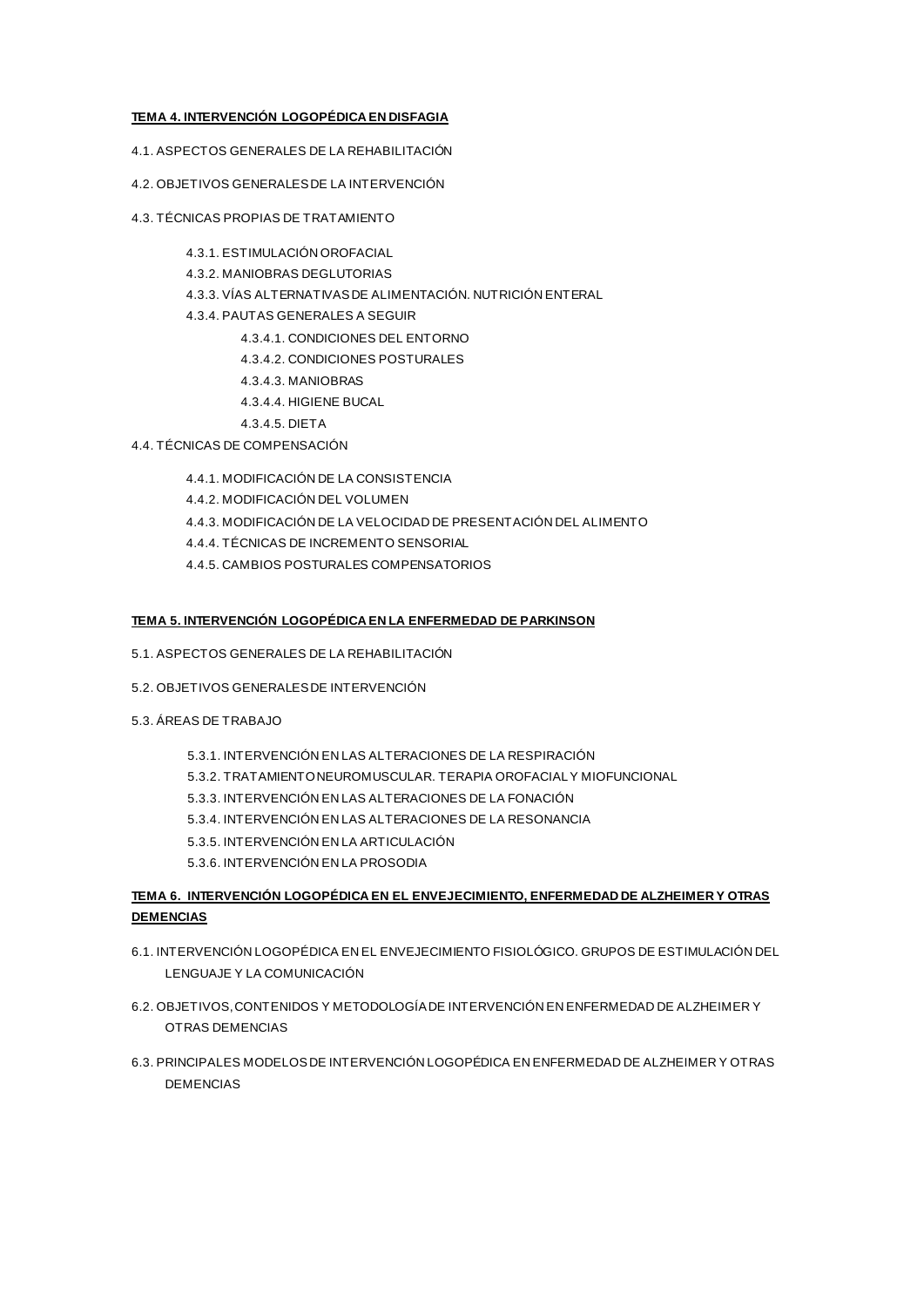## **MÓDULO 4. LOS SISTEMAS DE COMUNICACIÓN AUMENTATIVA Y ALTERNATIVA**

## **TEMA 1. LOS SISTEMAS AUMENTATIVOS Y ALTERNATIVOS DE COMUNICACIÓN**

- 1.1. CONCEPTO, FINALIDAD Y OBJETIVOS DE LOS SAAC
- 1.2. CLASIFICACIÓN DE LOS SAAC
- 1.3. FUNCIONES, REQUISITOS Y UTILIDADES DE LOS SAAC

### **TEMA 2. HABILIDADES NECESARIAS DEL PACIENTE NEUROLÓGICO PARA SER USUARIO DE UN SAAC**

- 2.1. HABILIDADES SENSORIALES
- 2.2. HABILIDADES MOTRICES
- 2.3. HABILIDADES COGNITIVAS
- 2.4. HABILIDADES COMUNICATIVAS
- 2.5. HABILIDADES SOCIALES

#### **TEMA 3. PROCEDIMIENTOS E INSTRUMENTOS**

- 3.1. TIPOS DE SÍMBOLOS
- 3.2. COLOCACIÓN DE LOS SÍMBOLOS
- 3.3. MÉTODOS DE SELECCIÓN DE LOS SÍMBOLOS
- 3.4. SOPORTES DE LAS AYUDAS DE COMUNICACIÓN

## **TEMA 4. ENSEÑANZA Y USO DE LOS SISTEMAS DE COMUNICACIÓN AUMENTATIVA Y ALTERNATIVA**

- 4.1. LA SELECCIÓN DE ESTRATEGIAS EN FUNCIÓN DEL NIVEL COGNITIVO.
- 4.2. ESTRATEGIAS DE ENSEÑANZA PARA LA COMPRENSIÓN Y PARA EL USO
- 4.3. CRITERIOS PARA LA SELECCIÓN DEL LÉXICO INICIAL
- 4.4. CONSTRUCCIÓN DE SOPORTES DE COMUNICACIÓN

## **TEMA 5. TECNOLOGÍAS DE APOYO A LOS SISTEMAS DE COMUNICACIÓN AUMENTATIVA / ALTERNATIVA Y ALGUNAS APLICACIONES INFORMÁTICAS**

- 5.1. SISTEMAS DE ACCESO AL ORDENADOR
- 5.2. ALGUNAS APLICACIONES INFORMÁTICAS

## **TEMA 6. PROCESO DE EVALUACIÓN Y TOMA DE DECISIONES EN LA IMPLEMENTACIÓN DE UN SISTEMA DE COMUNICACIÓN AUMENTATIVO Y ALTERNATIVO**

- 6.1. OBJETIVOS Y CARACTERÍSTICAS DEL PROCESO DE VALORACIÓN
- 6.2. MATERIALES PARA EL PROCESO DE VALORACIÓN
- 6.3. FASES DEL PROCESO DE VALORACIÓN